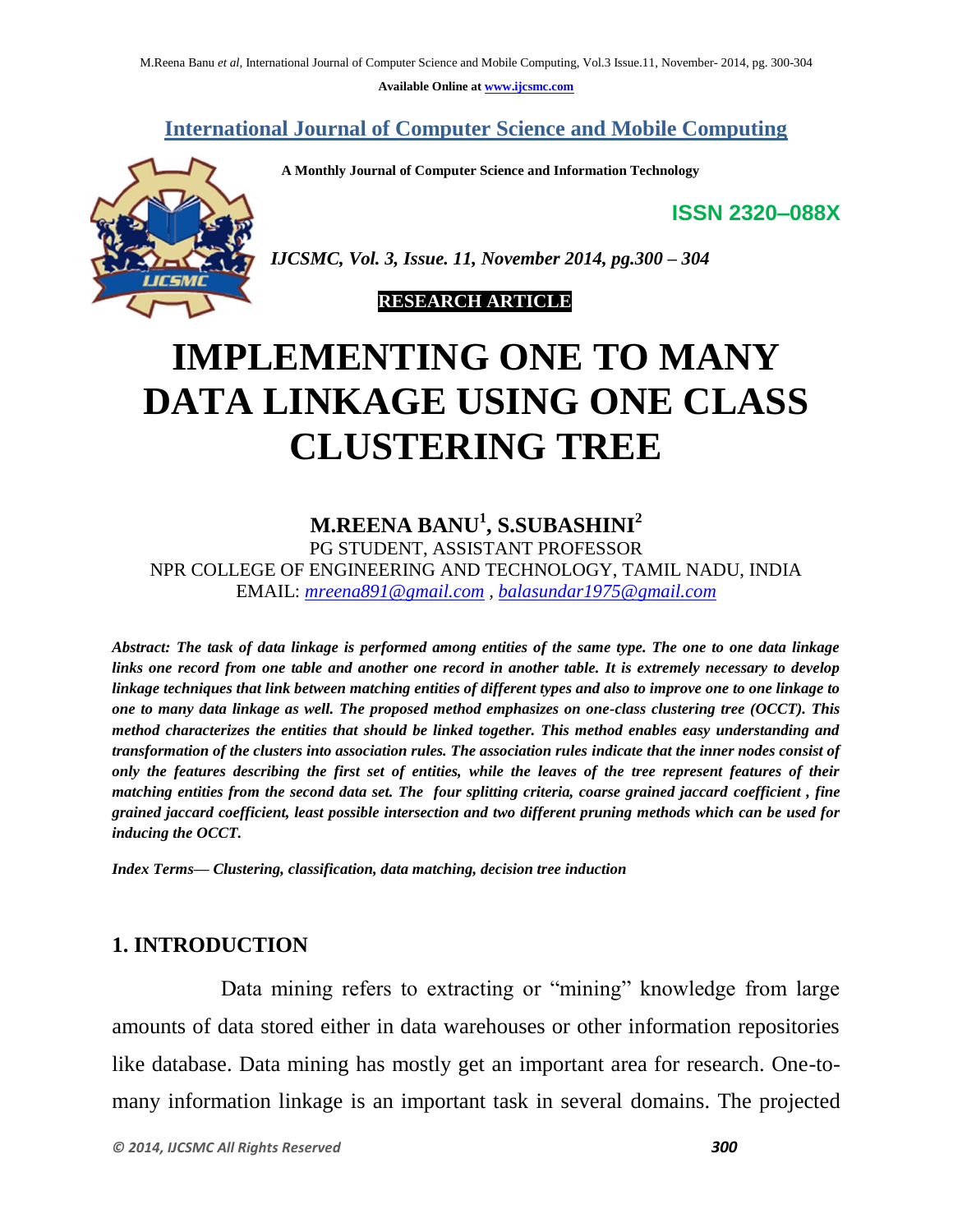technique is predicated on a one-class clump tree (OCCT) that characterizes the entities that ought to be joined along. The tree is made such it's simple to know and remodel into association rules, i.e., the inner nodes consist solely of options describing the primary set of entities, whereas the leaves of the tree represent features of their matching entities from the second data set.

 The proposed method is based on a one-class clustering tree (OCCT) that characterizes the entities that should be linked together. The OCCT was evaluated using data sets from three different domains: data leakage prevention, recommender systems, and fraud detection. In the data leakage prevention domain, the goal is to detect abnormal access to database records that might indicate a potential data leakage or data misuse. The goal is to match an action, performed by a user within a specific context, with records that can be legitimately retrieved within that context. In the recommender systems domain, the proposed method is used for matching new users of the system with the items that they are expected to like based on their demographic attributes. In the fraud detection domain, the goal is to identify online purchase transactions that are executed by a fraudulent user and not the legitimate user (i.e., identity theft). The results show that the OCCT performs well in different linkage scenarios.

#### **2. LITERATURE SURVEY**

## **2.1. A Decision Tree Based Recommender System**

 A new method for decision-tree-based recommender systems is proposed. The proposed method includes two new major innovations. First, the decision tree produces lists of recommended items at its leaf nodes, instead of single items. This leads to reduced amount of search, when using the tree to compile a recommendation list for a user and consequently enables a scaling of the recommendation system. The second major contribution of the paper is the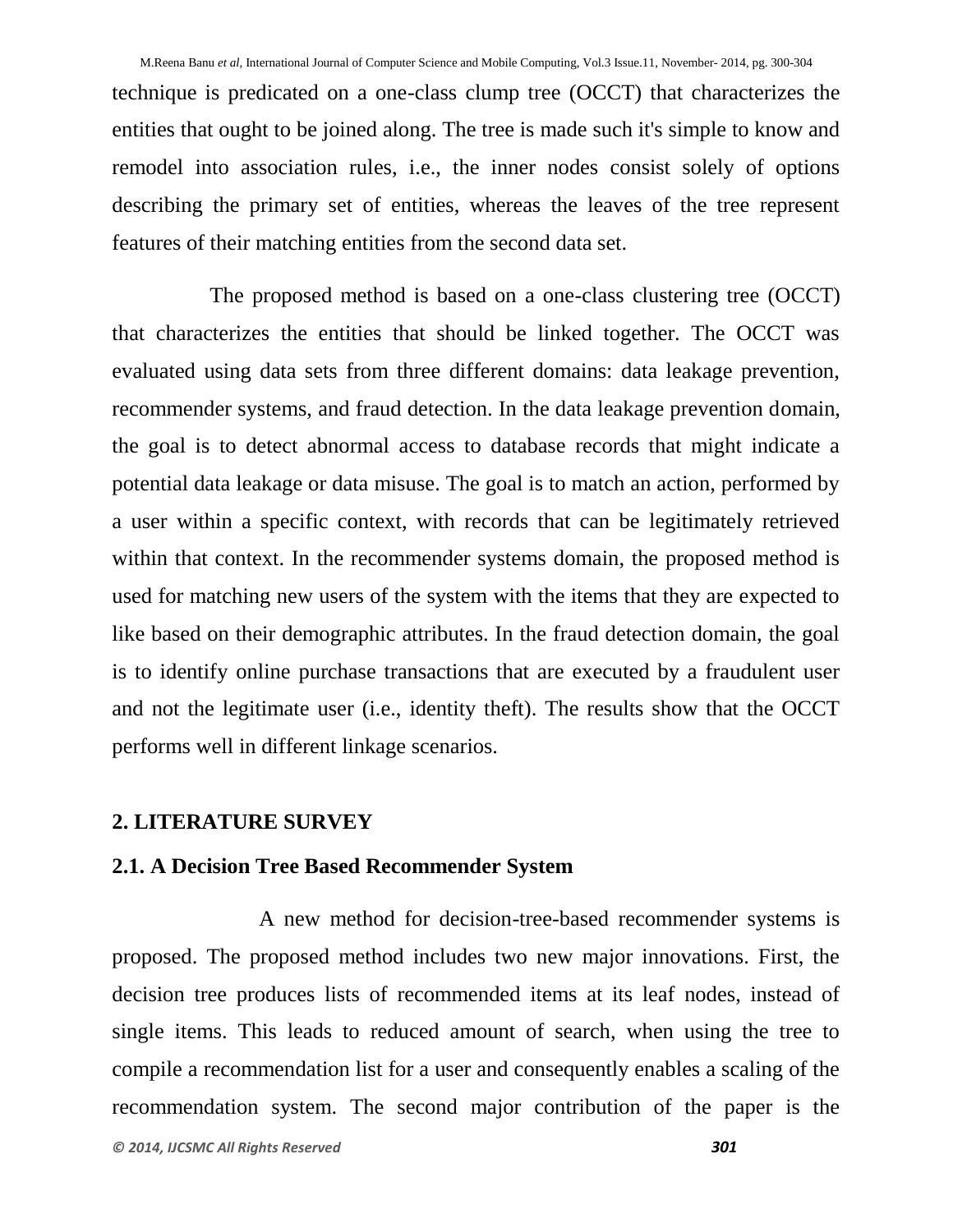splitting method for constructing the decision tree. Splitting is based on a new criterion - the least probable intersection size.

## **2.2 Learning Decision Trees Using the Area under the ROC Curve**

 Here we show how a single decision tree can represent a set of classifiers by choosing different labellings of its leaves, or equivalently, an ordering on the leaves. In this setting, rather than estimating the accuracy of a single tree, it makes more sense to use the area under the ROC curve (AUC) as a quality metric. We also propose a novel splitting criterion which chooses the split with the highest local AUC.

# **2.3. Lifestyle Finder: Intelligent User Profiling Using Large-Scale Demographic Data**

 Number of approaches have been advanced for taking data about a user's likes and dislikes and generating a general profile of the user. These profiles can be used to retrieve documents matching user interests; recommend music, movies, or other similar products; or carry out other tasks in a specialized fashion. This article presents a fundamentally new method for generating user profiles that takes advantage of a large-scale database of demographic data. These data are used to generalize user-specified data along the patterns common across the population, including areas not represented in the user's original data. I describe the method in detail and present its implementation in the LIFESTYLE FINDER agent, an internet-based experiment testing our approach on more than 20,000 users worldwide.

## **2.4. Modeling User Search Behavior for Masquerade Detection**

 Masqueraders will likely not know the system and layout of another user's desktop, and would likely search more extensively and broadly in a manner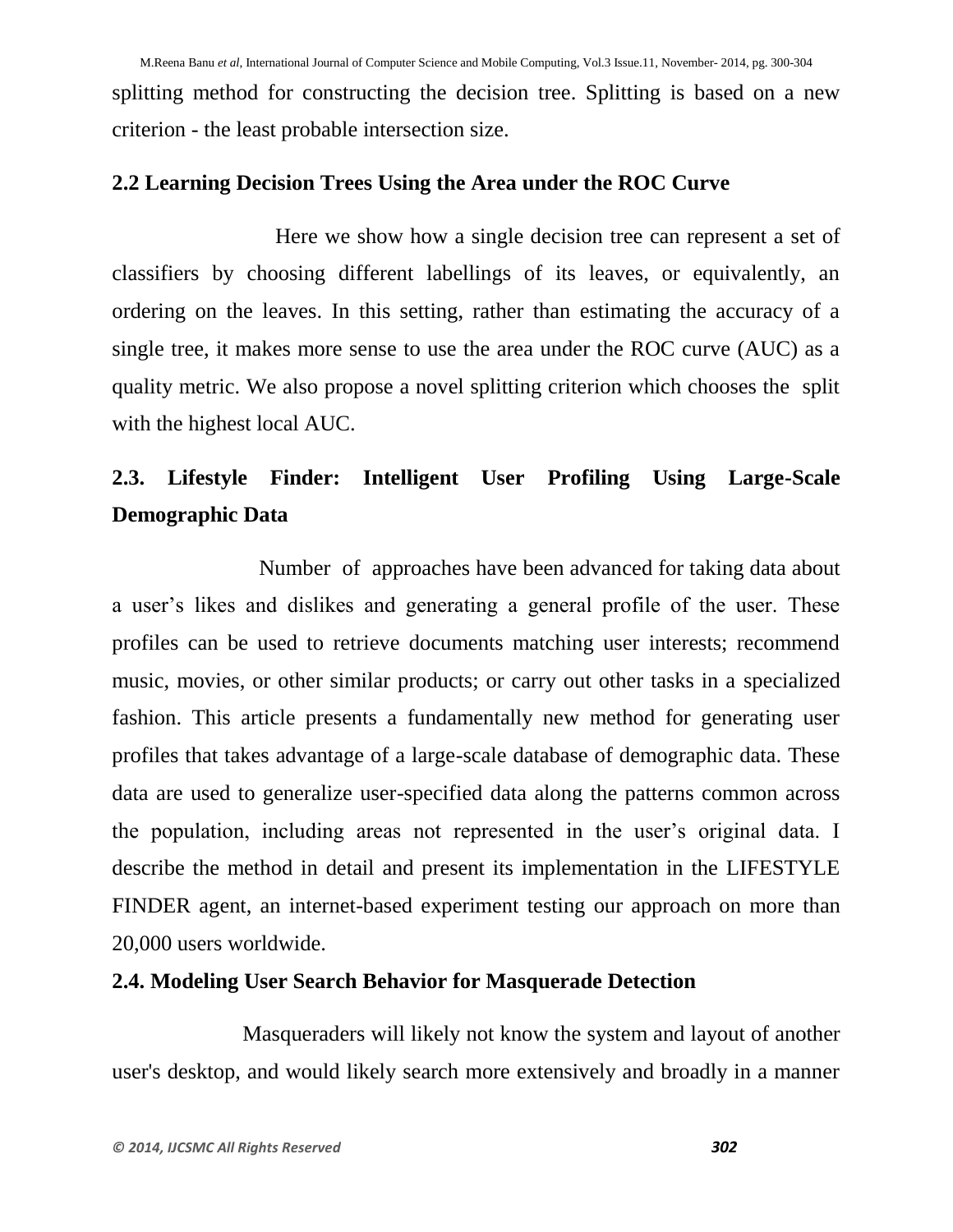that is different than the victim user being impersonated. We identify actions linked to search and information access activities, and use them to build user models. The experimental results show that modeling search behavior reliably detects all masqueraders with a very low false positive rate of 1.1%, far better than prior published results. The limited set of features used for search behavior modeling also results in large performance gains over the same modeling techniques that use larger sets of features.

# **2.5. Semtree: Ontology- Based Decision Tree Algorithm for Recommender Systems**

 Recommender systems play an important role in supporting people when choosing items from an overwhelming huge number of choices. We are modeling user preferences with a machine learning approach to recommend people items by predicting the item ratings. Specifically, we pro- pose SemTree, an ontology-based decision tree learner, that uses a reasoner and an ontology to semantically generalize item features to improve the effectiveness of the decision tree built. We show that SemTree outperforms comparable approaches in recommending more accurate recommendations considering domain knowledge.

#### **3. CONCLUSION**

The main aim is based on a one-class clustering tree (OCCT) that characterizes the entities that should be linked together. Here we use four splitting criteria and two different pruning methods which can be used for inducing the OCCT. The method was evaluated using data sets from three different domains. The results affirm the effectiveness of the proposed method and show that the OCCT yields better performance in terms of precision data linkage method aimed at performing one-to-many linkage that can match entities of different types.